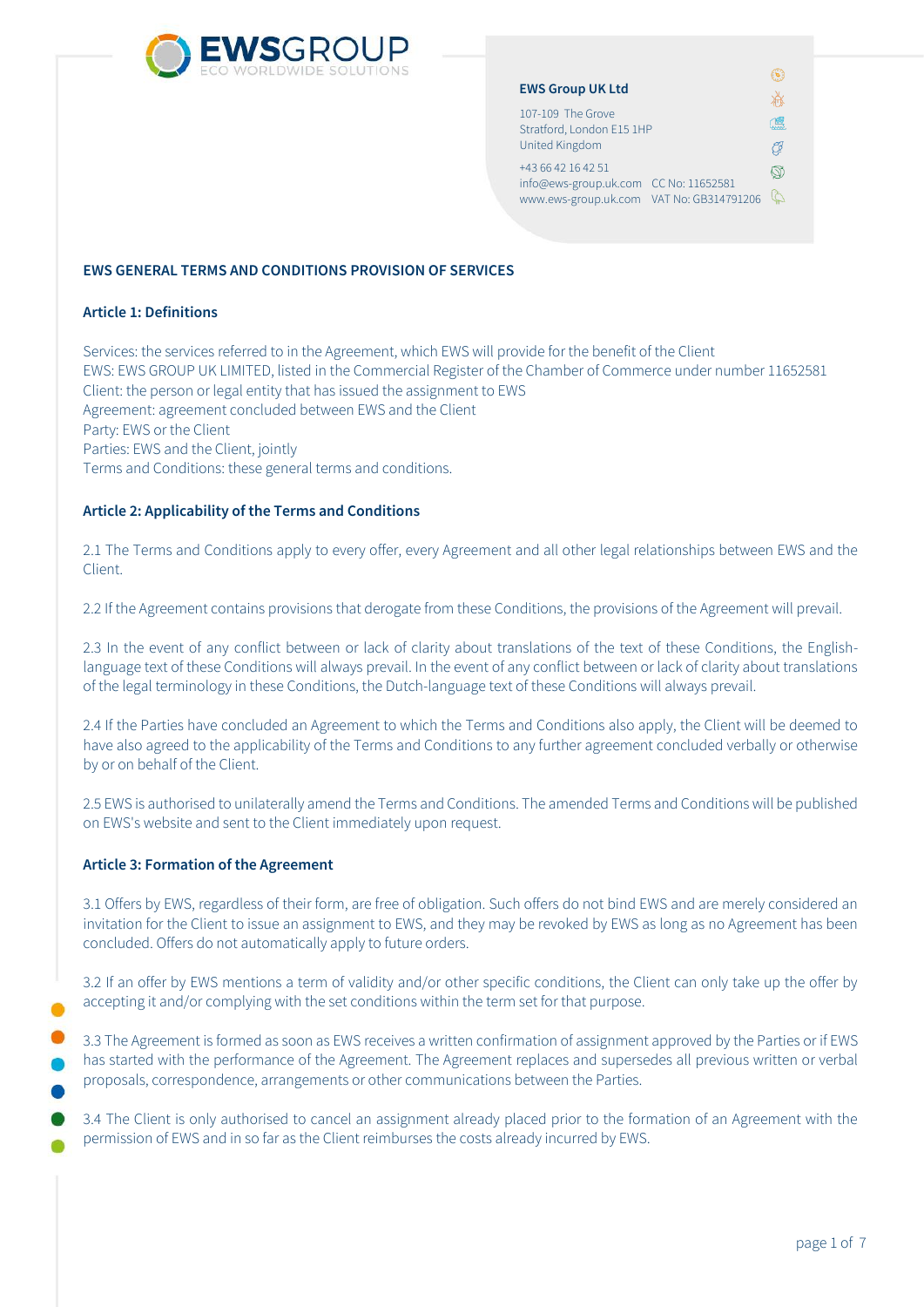

3.5 Subsequent additional arrangements or amendments to the Agreement and/or Terms and Conditions, as well as (verbal) arrangements or commitments made by EWS personnel or by third parties on behalf of EWS, will only bind EWS if these have been confirmed in writing by EWS by duly authorised persons. EWS may attach reasonable conditions to any such confirmation.

# **Article 4: Responsibilities of the Client**

4.1 Prior to the conclusion of the Agreement, the Client will provide in writing all useful and necessary information, documents and data that EWS requires for the Services, and the Client guarantees that all such information is correct.

4.2 The Client guarantees that EWS will at all times be able to provide the Services safely and without interruption. The Client will immediately inform EWS in writing of any facts and circumstances (such as potentially dangerous situations and health risks) that are or may be relevant in connection with the performance of the Agreement.

4.3 If EWS performs Services at a location designated by the Client, the following provisions will apply:

a. When requested to do so, the Client will immediately release the relevant location in good time for EWS's personnel and/or the third parties engaged by EWS;

b. The Client will grant EWS's personnel and/or the third parties engaged by EWS access to the relevant location and to any other spaces where, in the opinion of EWS, such access is necessary or useful for the performance of its work;

c. The Client will ensure that the locations where, in the opinion of EWS, instruments or equipment must be assembled and/or installed, are easily accessible and available;

d. The Client has the required approvals, authorisations, permits, licences and admissions so that EWS can perform or arrange the performance of the Services at the designated location;

e. The Client will ensure that EWS has all necessary and useful items at its disposal free of charge, unless EWS itself is to arrange those items pursuant to the Agreement;

f. The Client will ensure that, in accordance with the instructions of EWS, all necessary utilities and/or water supply and discharge facilities are available;

g. The Client is responsible for the safety of the location and of the employees of EWS present at the location and/or third parties engaged by EWS;

h. Materials used by EWS in the context of the Agreement are and will remain the property of EWS. The Client will never leave such items unattended and will safeguard this as befits a good custodian.

i. EWS is authorised at all times to inspect the location.

4.4 If the Client fails to comply in full with its obligations pursuant to the provisions of Article 4.3, EWS will be entitled to recover the costs it incurs as a result of this from the Client.

4.5 The Client will carefully and in good time follow the instructions of EWS in the context of the performance of the Agreement.

4.6 The Client will ensure that it has an adequate digital system for receiving, reading and/or processing information sent digitally by EWS (such as reports, visual material, correspondence and invoices).

4.7 If the Client fails to comply with its obligations under the Agreement and/or the Terms and Conditions, EWS will be entitled to suspend the performance of the Agreement until the Client has fully complied with its obligations again. Any such suspension by EWS does not affect the Client's payment obligation and other obligations to EWS.

## **Article 5: Prices and Payment**

- 5.1 All prices quoted by EWS or agreed with the Client are:
- a. in euros, exclusive of VAT and any other government levies;
- b. exclusive of travel and accommodation expenses and other costs and expenses, including costs charged on by third parties
- to EWS in the context of the performance of Services, unless agreed otherwise in the Agreement;
- c. based on the cost price level of substances and/or materials to be used and/or processed at the time of the formation of the Agreement.

All costs in connection with payment, including costs of providing payment security, will be at the Client's expense.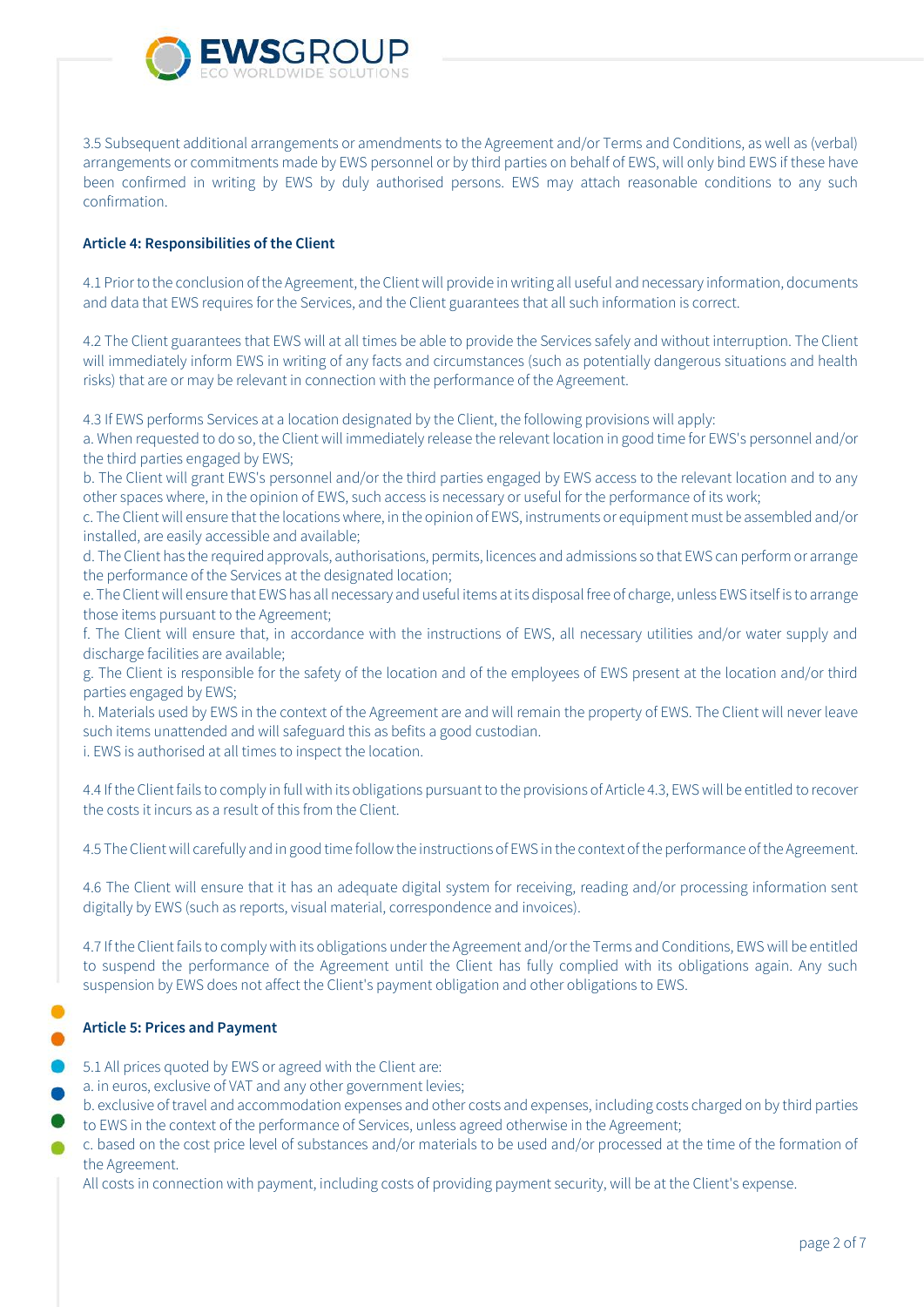

5.2 EWS will invoice the Client for the Services in accordance with the Agreement. The Client must pay the invoices from EWS within the payment term shown on the relevant invoices. Such a term is a strict deadline within the meaning of Section 6:83(a) of the Dutch Civil Code. If EWS has not received full payment within the payment term, the Client will owe the statutory commercial interest (pursuant to Section 6:119a of the Dutch Civil Code). In that event, EWS will also be entitled to terminate the Agreement with immediate effect.

5.3 Subject to other arrangements made between the Parties as laid down in the Agreement, EWS will be entitled to increase the agreed prices if an increase in the cost price of the Services gives cause to do so and, in view of the scope of that increase, EWS cannot reasonably be required to maintain the prices unchanged. EWS will inform the Client of this in writing in good time. Any price increase will take effect no earlier than 30 (thirty) days thereafter and will apply to the Services performed by EWS from that time on.

5.4 EWS is entitled to require the Client to pay in advance and/or provide (additional) security in a form to be determined by EWS. If the Client fails to make the required advance payment and/or to provide the requested security, EWS will be entitled – without prejudice to its other rights – to immediately suspend the performance of the Agreement and everything the Client owes EWS will be immediately due and payable.

5.5 All court and out-of-court costs incurred by EWS because the Client fails to perform its payment obligations and/or other obligations under the Agreement and/or these Terms and Conditions will be at the Client's expense.

5.6 Payments by the Client will always serve first to settle the court and out-of-court costs incurred by EWS, then to settle any interest owed and lastly to cover any damage or loss incurred by EWS. Only then will the payments be deducted from the longest outstanding invoice, regardless of whether that invoice is related to the Agreement or ensues from another agreement.

5.7 The Client is not permitted to suspend its payment obligations or to set off its claims against those of EWS.

# **Article 6: Performance of the Agreement**

6.1 EWS will observe the due care of a reasonably acting and competent professional service provider in performing the Agreement. In performing the Agreement, EWS has a best-efforts obligation, except if – and in so far as – expressly provided otherwise in the Agreement.

6.2 EWS will determine the manner in which the Agreement is to be performed, taking into account the interests communicated by the Client as much as possible. EWS has the right to engage third parties in the performance of the Agreement without having to obtain the Client's permission.

6.3 All terms mentioned by EWS for the performance of the Services are merely indicative and will in no event constitute strict deadlines within the meaning of Section 6:83(a) of the Dutch Civil Code. In the event of non-timely delivery, the Client must provide written notice of default to EWS and give EWS a reasonable term within which to perform its obligations.

6.4 If the delivery of the Services is delayed through no fault of EWS, the delivery term will be extended in so far as necessary. The delivery term will also be extended if the delay arose on the part of EWS due to the Client's non-compliance with any of its obligations, or failure in its duty of cooperation, under the Agreement.

6.5 If EWS also transports goods or arranges goods to be transported pursuant to the Agreement and/or on account of the Services to be performed by EWS, the Client will bear the costs and risks of the transportation, unless expressly provided otherwise in the Agreement.

### **Article 7: Performance of the Agreement and Additional Work**

7.1 If during the performance of the Agreement, it emerges that in order to perform the Agreement properly, changes or additions need to be made to the Services yet to be performed, the Parties will amend the Agreement through mutual consultation.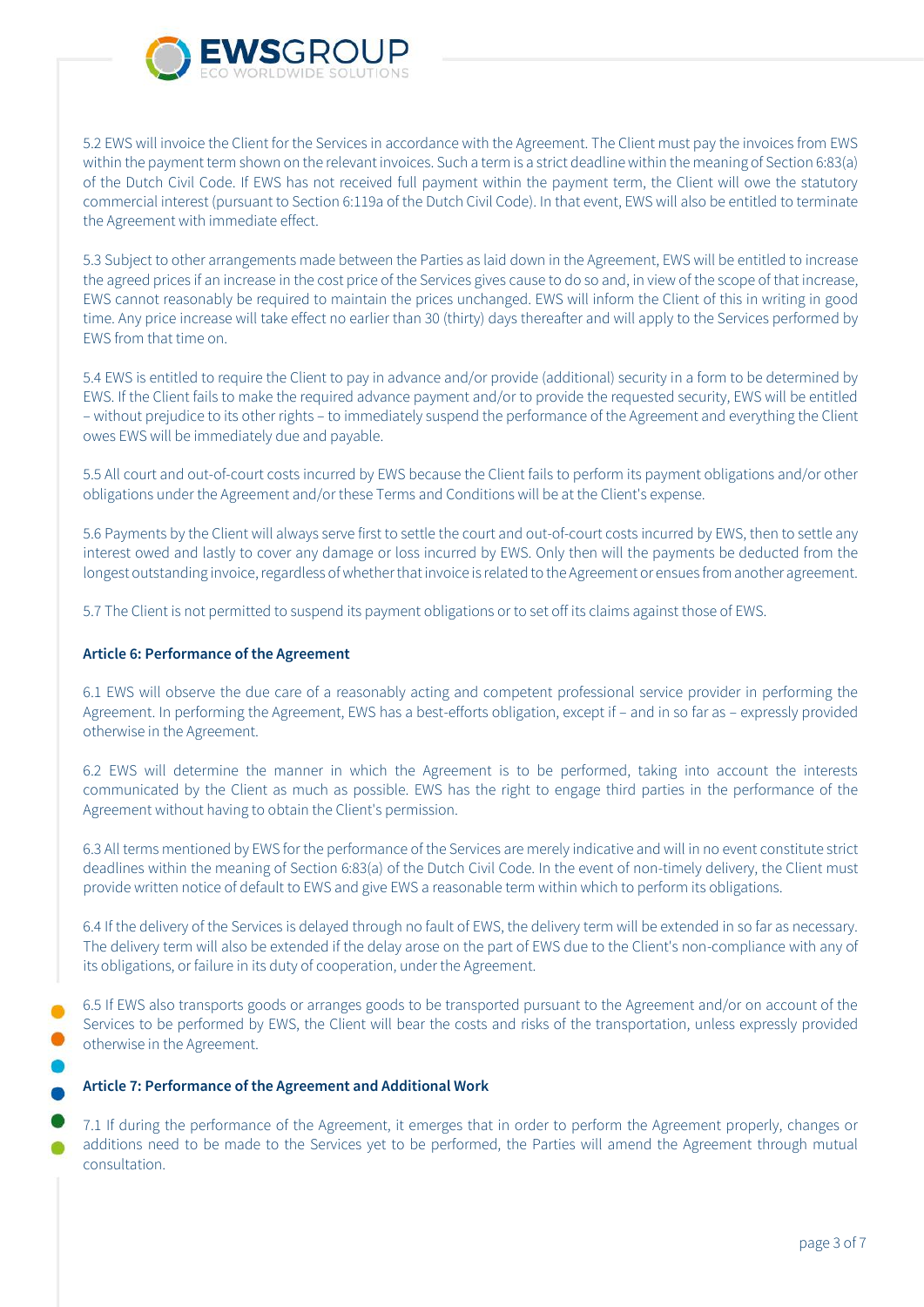

7.2 If the assignment to EWS is amended after the formation of the Agreement, EWS is entitled to increase or decrease the agreed price accordingly, even if that increase or decrease is caused by foreseeable circumstances. EWS will notify the Client of any such price increase or price reduction as soon as possible.

# **Article 8: Inspection and Complaints**

8.1 The Client is obliged to immediately investigate upon (each) delivery of Services whether that which the Parties have agreed has actually been delivered.

8.2 If the Agreement is performed in phases, EWS is entitled to postpone the work that is part of the next phase until the Client has approved the results of the preceding phase in writing and/or has paid the invoices underlying that phase.

8.3 The Client must report any alleged defects to EWS in writing, including a detailed description thereof, within 24 (twentyfour) hours after delivery of the relevant Services, or, if such defects are only found later, within 24 (twenty-four) hours thereafter, but never later than 30 (thirty) days after delivery of the relevant Services. EWS will not consider complaints reported after the terms referred to in this article. If such complaints are not reported in good time, the Services will be deemed to have been correctly performed and accepted. The accounting records of EWS will be decisive in this respect.

8.4 Complaints regarding invoices must be reported to EWS in writing within 8 (eight) days of the invoice date. Complaints do not affect the obligation to pay the relevant invoices in good time.

8.5 If in the opinion of EWS a complaint by the Client is well-founded, EWS may opt to either adjust the fee charged, improve or re-perform the rejected Services free of charge, or to cease performing the Agreement in full or in part in return for a refund of all or part of the fee paid.

8.6 Any complaint does not entitle the Client to suspend its obligations in full or in part.

# **Article 9: Safety**

9.1 As soon as a Party becomes aware of a defect or suspected defect in the delivered Services, due to which goods or spaces in respect of which the Services are provided do not (or will no longer) comply with the applicable statutory safety regulations, that Party must inform the other Party of this in writing immediately and of its own accord. The Party in question will in any event specify the following (where applicable):

a. the type of defect and – in so far as reasonably known – its potential consequences for humans, animals and/or the environment;

b. a precise description of the (suspected) safety risks; and

c. any other information that may be relevant to compliance with the aforementioned statutory provisions.

9.2 If in the opinion of EWS more information is needed for the investigation into potentially unsafe situations or the measures to be taken, the Client will upon EWS's request immediately provide all relevant information that it has or reasonably ought to have available.

9.3 If one of the Parties considers it necessary to issue a statement to the market and/or regulatory authorities in the context of safety, it will inform the other Party of this immediately in writing. The Parties will lend each other all necessary cooperation to this end. The Client will not issue any such warning without prior consultation with EWS. The Supplier will not make any communication to third parties regarding such a statement, unless EWS has given prior written permission for this.

### **Article 10: Force Majeure**

10.1 Force majeure on the part of EWS shall be deemed to exist where EWS is prevented from complying with its obligations under the Agreement as a result of circumstances that have arisen through no fault of EWS and which are beyond its control. In the event of force majeure, EWS will be released from its obligation to perform the Agreement for as long as the period of force majeure continues. Force majeure is understood to include: any attributable on non-attributable failure on the part of third parties engaged by EWS in the performance of the Agreement, strikes, illness, (technical) disruptions (including in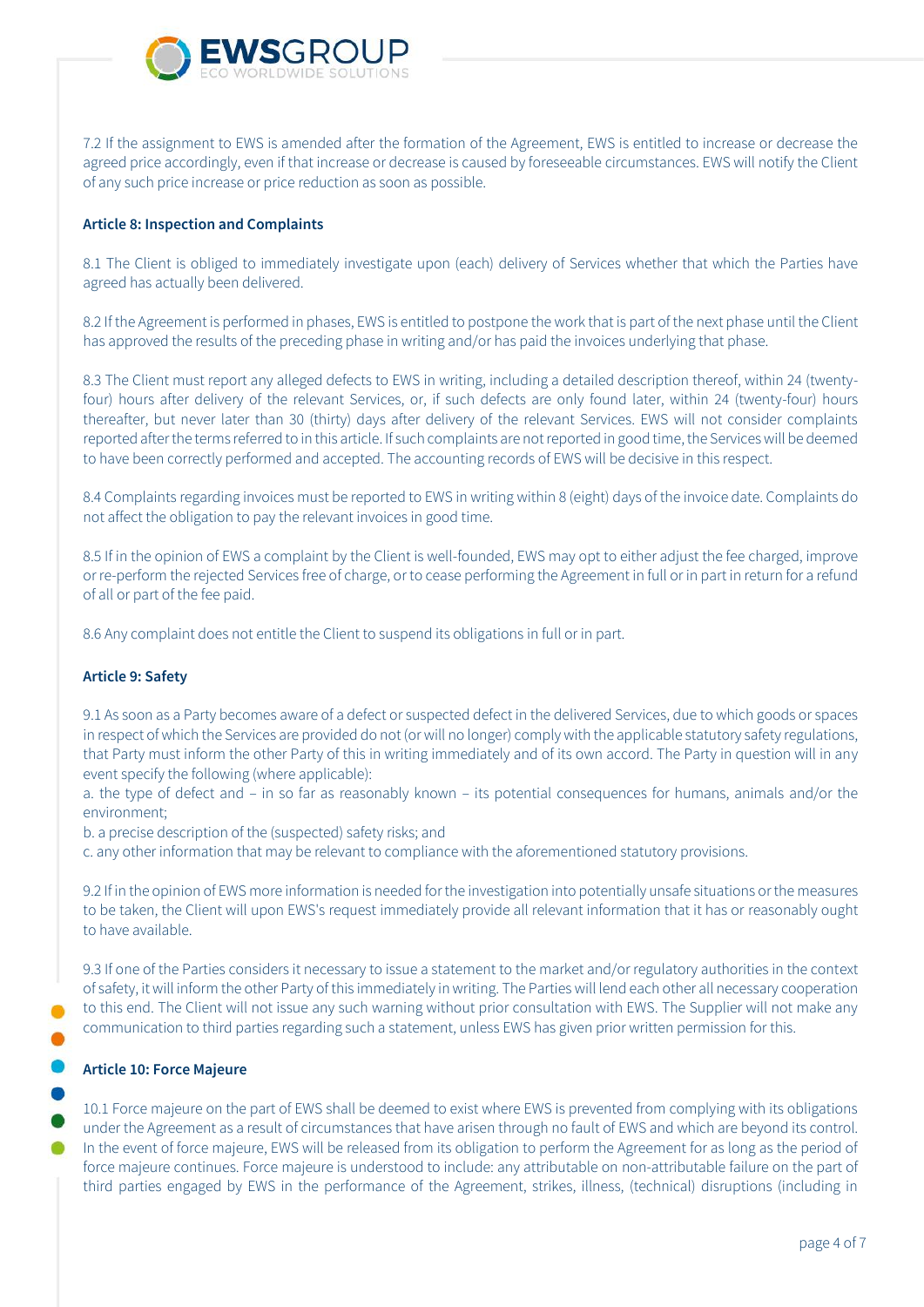

telecommunications), power failures, lack of raw materials, transport restrictions, amended regulations, government measures, a pandemic, national or local emergencies, terrorism or the threat of terrorism, (extreme) weather conditions, natural disasters, war and/or the threat of war and/or any situation that poses a risk to the health of EWS personnel.

# **Article 11: Termination of the Agreement**

11.1 If the Parties have entered into a fixed-term Agreement, the Client is not entitled to terminate the Agreement early. In other cases, the Parties are entitled to terminate the Agreement in writing, by registered letter, with due observance of a notice period of at least 3 (three) months. The Client will in that case continue to owe the full agreed price, less the costs saved by EWS as a result of the early termination of the Agreement.

11.2 In the event that the performance of the Agreement is impeded or delayed due to force majeure, EWS will be entitled to immediately either suspend the performance of the Agreement in full or in part, or to terminate the Agreement in full or in part by registered letter, without EWS being obliged to pay any compensation or being subject to any repayment obligation. In the event of partial termination, the Client will be obliged to immediately pay EWS the agreed price according to the status of the Services performed by EWS.

11.3 If the Client fails to comply with any of its obligations under the Agreement or under any other agreement related to the Agreement, or if the Client fails to do so properly and/or in good time, or if there is a good reason to fear that the Client is or will be unable to comply with its obligations to EWS, then EWS will be entitled to either suspend the performance of the Agreement, or to terminate the Agreement in full or in part by registered letter, without having to give notice of default to the Client.

11.4 In the event of termination for a failure in performance as described in Article 11.3 above, the Client will continue to owe the full agreed price, without prejudice to the right of EWS to claim full compensation of the damage or loss incurred by it as a result of the Client's failure(s). The agreed price or its remainder will be immediately due and payable after such termination.

11.5 EWS is authorised to terminate the Contract with immediate effect by giving notice by registered letter if:

a. the Client is subject to a moratorium or bankrupt or a petition has been filed to this end;

b. the Client is dissolved, ceases to exist due to a merger, or otherwise in effect ceases its activities;

c. there is a substantial change in the composition of the Client's management board or management, or in the control over the Client.

11.6 In the event that EWS terminates the Agreement for a failure in performance, or terminates the Agreement by giving notice as described above, any amounts already invoiced and still owed, including reasonable compensation for the work performed for the Client until the end of the Agreement, plus any unavoidable costs EWS will incur after the end of the Agreement, will be immediately due and payable.

11.7 Without prejudice to the provisions of Article 11.8 of the Terms and Conditions, termination of the Agreement by the Client for a failure in performance is only possible in the event of an attributable failure by EWS, and after the Client has given EWS proper written notice of default by means of a registered letter that gave EWS a reasonable period to remedy its failure, and after EWS has failed to perform its obligation or obligations within that period, provided that this failure is serious enough to justify such termination. Such termination will only have effect for the future and will never lead to any obligation to undo within the meaning of Section 6:271 of the Dutch Civil Code.

11.8 Except in the case of intent or gross negligence on the part of EWS, any exceeding of the delivery term will not entitle the Client to terminate the Agreement in full or in part, nor to compensation of any damage or loss incurred by the Client.

11.9 Any and all claims EWS has or will acquire against the Client after termination of the Agreement are immediately and fully due and payable after termination.

11.10 Upon EWS's request, the Client must immediately return to EWS all goods, items and documents belonging to EWS which the Client has in its possession or, when requested by EWS, destroy, remove and/or erase them.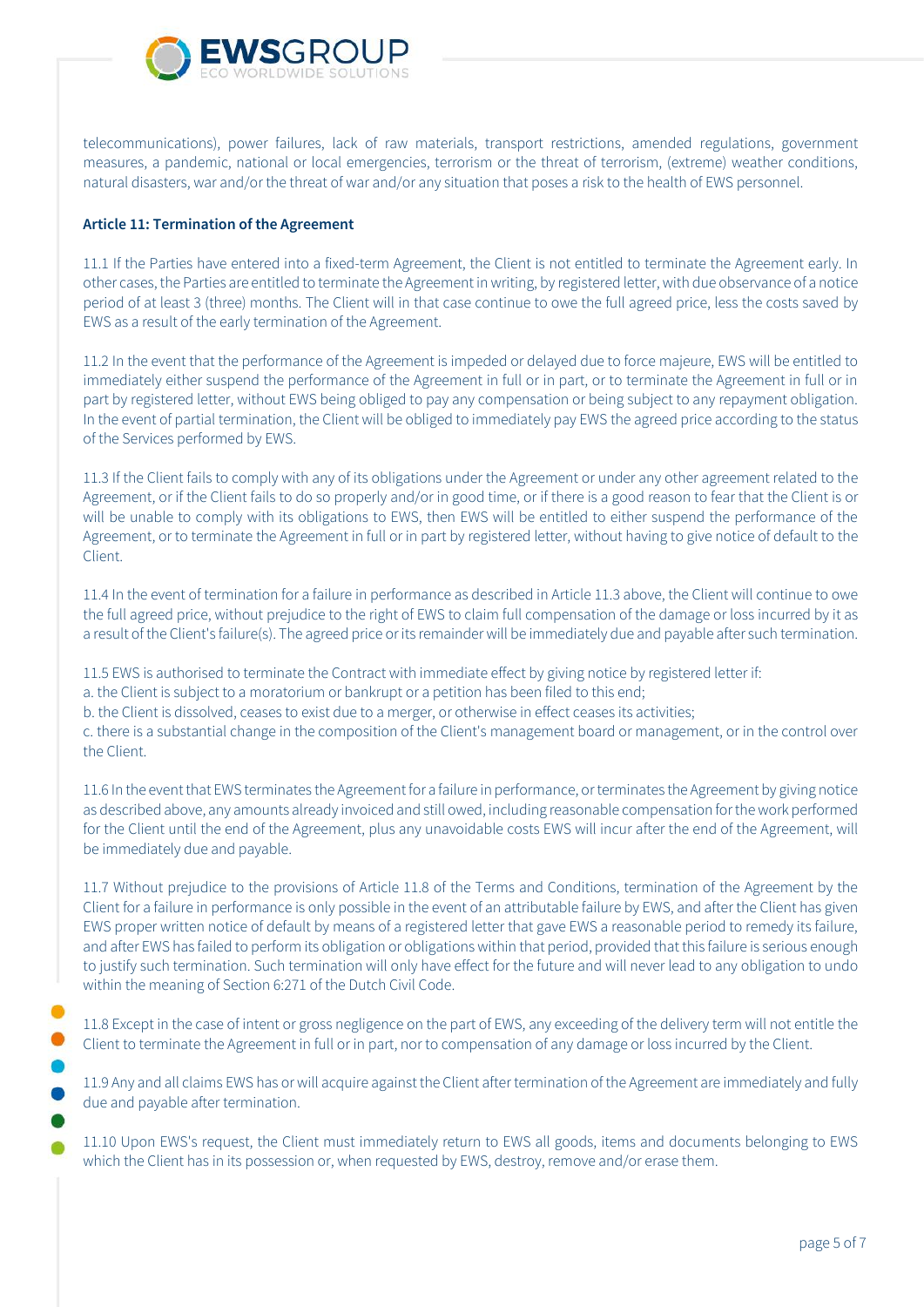

# **Article 12: Liability**

12.1 EWS will only be liable for any damage or loss arising during or in the context of the performance of the Agreement up to at most the amount that is paid out under its liability insurance in the relevant case, less the amount of the deductible. Payment will be made under the conditions of said insurance cover. EWS is not obliged to enforce rights under that insurance if it is held liable by the Client.

12.2 Any consequential damage or loss, indirect damage or loss, including but not limited to financial loss, loss of profit, loss of income, damage to property of the Client or of third parties, damage or loss due to loss of data, or other trading loss incurred by the Client will not qualify for compensation by EWS, regardless of the manner in which it has arisen.

12.3 EWS will not be liable for any damage or loss caused by intent or gross negligence of its subordinates and/or nonsubordinates for whom EWS is liable pursuant to the law. Not even in the case of gross negligence or intent. In case of Agreements relating to the fumigation by EWS of containers intended for import or export, EWS reserves the right to outsource the logistics part that may form part of the Agreement, to third parties. However, regardless of the provisions of Article 12.1, EWS cannot be held liable for any damage that arises during the execution of such outsourced logistics services.

12.4 EWS stipulates all legal and contractual defences that it can invoke to avert its own liability to the Client, also on behalf of its subordinates and non-subordinates for whose conduct it is liable pursuant to the law.

12.5 EWS will not be liable for any damage or loss that arises from the fact that the Client or any employees of the Client failed to follow advice issued by EWS verbally or in writing.

12.6 Without prejudice to the provisions of Article 12.1, EWS's liability will in all cases be limited to the fee agreed upon, or part thereof, and paid by the Client for the Services to which the liability relates.

12.7 The preceding provisions do not affect any liability pursuant to mandatory law.

12.8 The Client indemnifies EWS against third-party claims for any damage or loss caused by the Client or for which EWS has excluded its own liability to the Client.

12.9 The Client indemnifies EWS against third-party claims for any damage or loss caused by the Client or for which EWS has excluded its own liability to the Client.

12.10 Each of the Parties has taken out insurance for its liability to the other Party and/or third parties in respect of the provision of the Services.

### **Article 13: Confidentiality**

13.1 The Client is obliged to observe absolute confidentiality with regard to all data, information and documents it receives from EWS. This provision will not apply if the Client is obliged to disclose such information pursuant to a statutory obligation or a court order. In that case, the Client will immediately notify EWS of this.

13.2 The Client will also impose the obligation referred to in this article on its employees or other third parties concerned who are involved in the performance of the Agreement on its behalf.

13.3 Due to the nature of the provisions, this article will remain in full force and effect even after termination of the Agreement.

# **Article 14: Other Provisions**

14.1 The Client may not transfer the Agreement or any rights and obligations arising from it to third parties without the explicit prior written permission of EWS.